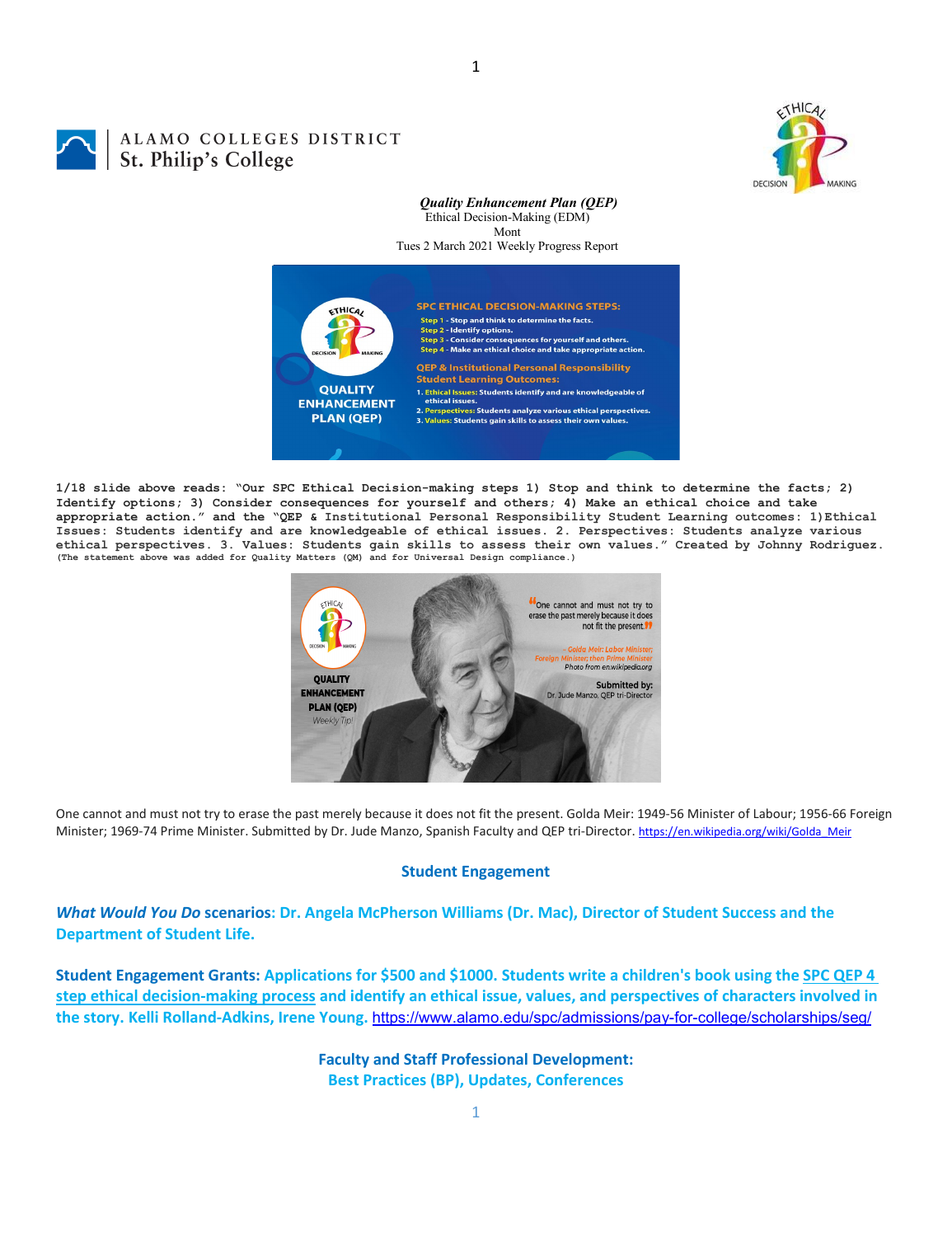**Health Sciences Division (BP): Wednesday 10 February, 3:30 pm. 70 participants. Liz Castillo, David Kisel, Dr. Manzo. Applied Science & Technology Division, SW Campus (BP): Thurs 25 Feb, 3 pm. 16 participants. David Kisel, Dr. Manzo. Applied Science & Technology Division, MLK Campus (BP): Thurs 25 Feb, 3:30. 42 participants. David Kisel, Dr. Manzo.**

**Case study: You are in charge of vaccinations, and there are 1-3 vaccines left over at the end of the day. No person (no 1a or 1b, etc.) who qualifies to receive the vaccine is physically present: do you throw the extra vaccines away? If not and if there are ten possible people physically present with specific, potentially disqualifying factors, who do you vaccinate? U.S, Mexico, Russia, medical criteria shared; also Covid Worldometer ongoing data.**

**Arts & Sciences Division: QEP updates. Thursday 25 Feb, 3:30. 100 participants. David Kisel, Dr. Manzo.**

**30th Annual APPE International Conference: Thursday to Saturday, 25 to 27 February. Dr. Marie Feldmeier, Andrew Hill, Charlie Langston,<https://www.appe-ethics.org/conference> .**

# **Community Awareness**

**Early Childhood and Family Sciences Program Advisory: Thursday 25 February, 8 am. Amy Huebner, BA, M.Ed.; Ms. Vlasta Jurkovic, MA, Clinical coordinator. 14 participants. Dr. Manzo.**

**Upcoming Tasks, Events, and Initiatives**

# **Community Awareness: Student Orientations and Advisory Boards**

**Health Information Technology Advisory: Thursday 4 March, 2 pm. Physical Therapist Assistant Advisory: Tuesday 16 March, 12 pm. Tunetha Parchem. Early Childhood and Family Sciences Program Student Orientation (Flex 2): Wednesday 24 March, 6 pm. Amy Huebner, BA, M.Ed.; Vlasta Jurkovic, MA, Clinical coordinator. Respiratory Therapy Advisory: Friday 30 April, 12 pm. Christa Mitchell.**

**Assessments: Online QEP 1) constituent; and 2) event surveys created. Dr. Melissa Guerrero, Director of Institutional Research. 25 and 17 respondents.** <https://survey.alamo.edu/Survey.aspx?s=439c10d5fbe14e7cafe541f73aba507b>

### **2019 Assessment overview: Personal & Social Responsibility Inventory II**

**PSRI II, post-Test: M 11/9-F 12/11. M 11/17: 339 surveys completed. Due to fully Remote semester, 2020 PSRI-II began 7 days earlier than in 2019, so this year's PSRI-II will be open 7 days longer than in 2019.**

#### **Overview of PSRI-I Assessments: 2019 and 2020**

**2020: F 8/21-F 10/2: M 8/31: 460; F 9/11: 642; R 9/17: 705; R 9/24: 798; M 9/28: 857; F 10/2: 928 surveys completed; due to fully remote semester extended to Fri 10/2 (14 days). 2019: F 8/23-F 9/20; 1157 surveys completed. Note: 2019 had 229 more surveys completed than in 2020; 2020 was our first fully remote semester. Publicity: Emails sent directly to students regarding PSRI-I and -II surveys; TigerPRESS also announces PSRI-I and \_II; PSRI-I poster. Liz Castillo, Johnny Rodriguez, Alexa Saavedra, Larry Lopez.** 

#### **Archives for Weekly Progress; Mid-Year; and Annual Reports, 2016 January to Present**